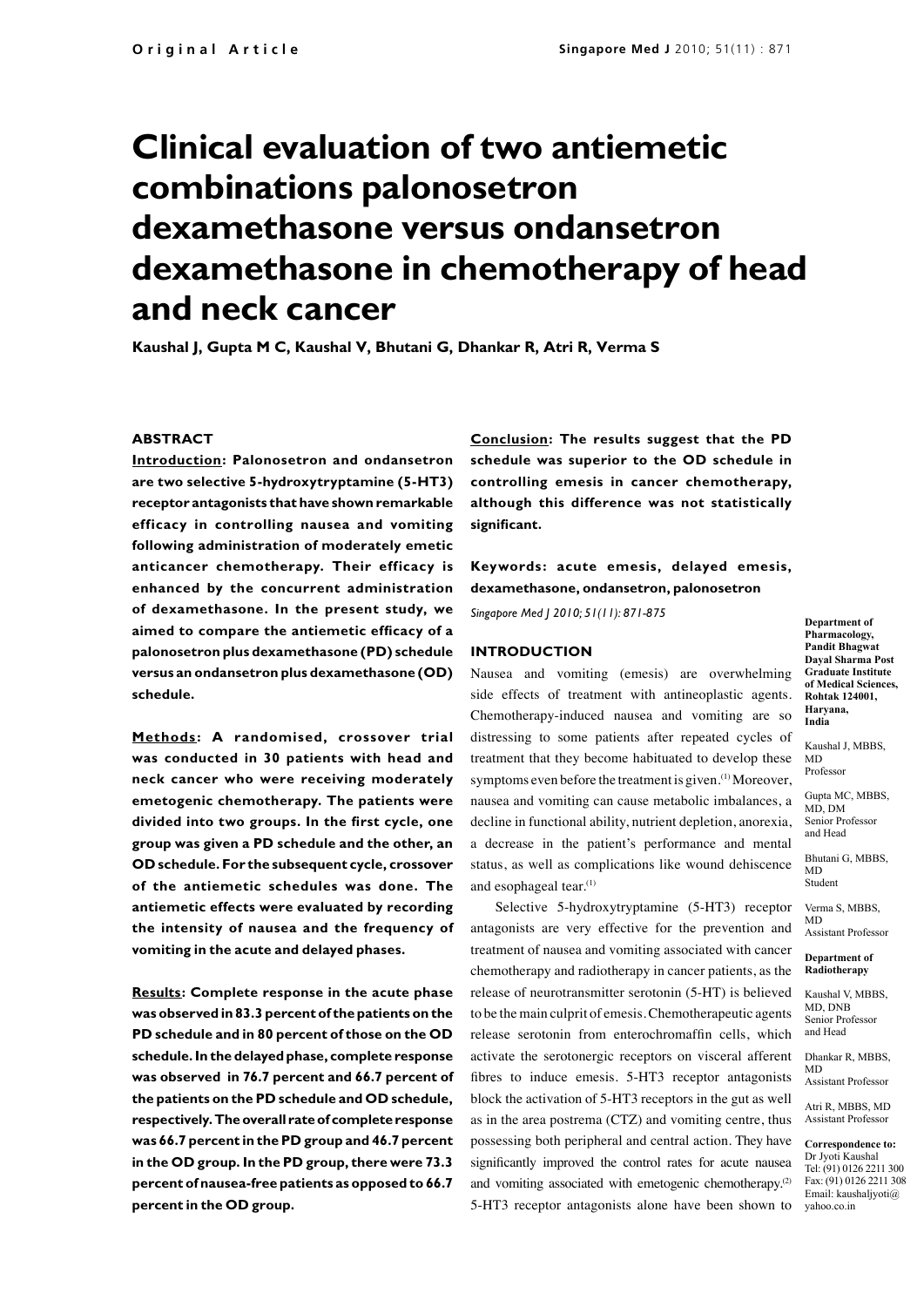| Schedule | Dose                                 |
|----------|--------------------------------------|
| PD       | Palonosetron 0.25 mg iv plus         |
|          | dexamethasone 16 mg iv (half an hour |
|          | before chemotherapy)                 |
|          | Ondansetron 16 mg iv plus            |
|          | dexamethasone 16 mg iv (half an hour |
|          | before chemotherapy)                 |
|          |                                      |

**Table I. Dosing schedule of the enrolled patients (n = 30).** histologically confirmed head and neck cancers. Informed

prevent acute vomiting in 40%–60% of patients receiving higher doses of cisplatin  $(> 50 \text{ mg/m}^2)$ , and the coadministration of dexamethasone significantly prevents acute vomiting in 60%–90% of patients.<sup>(3)</sup> Although a number of mechanisms have been proposed, the exact mechanism of the antiemetic action of corticosteroids when administered singly or in combination is not clear.<sup>(4)</sup>

First-generation 5-HT3 receptor antagonists, ondansetron, granisetron, dolasetron and tropisetron have comparable efficacies in preventing acute chemotherapyinduced nausea and vomiting, but they have limited impact on delayed symptoms.<sup>(5)</sup> The second-generation 5-HT3 receptor antagonist, palonosetron, is a potent and selective antagonist with a high affinity for 5-HT3 receptors.(6) In addition to being more efficacious against chemotherapy-induced acute nausea and vomiting, it also shows improved efficacy in preventing these delayed symptoms.<sup>(7)</sup> It has been postulated that the superior clinical efficacy of palonosetron may be due to its 30 times higher binding affinity for the 5-HT3 receptor subtype and its 4–10 times longer half life, compared to the firstgeneration 5-HT3 receptor antagonists. The superior effect of palonosetron on delayed complete response may be due to its greater acute antiemetic efficacy, as it has been hypothesised that a significant predictive factor for delayed chemotherapy-induced nausea and vomiting is the presence of acute chemotherapy-induced nausea and vomiting.(8,9) Presently, palonosetron is the only drug of this group that has a specific indication for the prevention of chemotherapy-induced delayed nausea and vomiting in patients receiving moderately emetogenic drugs.<sup>(10)</sup> Hence, the present study was undertaken to compare the antiemetic effect of palonosetron with ondansetron in cancer chemotherapy-induced emesis.

## **METHODS**

This was an open, randomised, crossover trial conducted in 30 adult patients aged 25–60 years who were receiving moderately emetogenic cancer chemotherapeutic drugs at the Department of Radiotherapy, Post Graduate Institute of Medical Sciences, Rohtak, India. All these patients had consent was obtained from all the patients before the start of the study, and they were free to withdraw at any time without prejudice to further treatment.

The following patients were not included in the study: (1) Patients on antiemetic therapy who developed nausea and vomiting 24 hours prior to cancer chemotherapeutic drug administration, or had nausea and vomiting due to any other causes, e.g. intestinal obstruction, uraemia, raised intracranial pressure; (2) Patients who had several concurrent illnesses other than neoplasms, e.g. acute peptic ulcer, severe diabetes mellitus; (3) Patients who were on concurrent therapy with corticosteroids; (4) Patients with grossly abnormal liver function tests except when attributed to liver metastasis; and (5) Pregnant patients.

All the patients received the same standard chemotherapy regimen, consisting of intravenous docetaxel 60 mg/m2 (Docetax, Cipla Pharmaceuticals, Mumbai, India), intravenous carboplatin 300 mg/m<sup>2</sup> (Cytocarb, Cipla Pharmaceuticals, Mumbai, India) and intravenous 5-fluorouracil 600 mg/m<sup>2</sup> (Fluracil, Biochem Pharmaceuticals, Mumbai, India). For prophylaxis and control of cancer chemotherapy-induced emesis, the patients were administered antiemetic schedules (Table I). Half of the patients received a PD schedule consisting of palonosetron (Palostar, Lupin Pharmaceuticals, Mumbai, India) plus dexamethasone (Deksa, Intas Pharmaceuticals, Ahmedabad, India) and the remaining half received an OD schedule consisting of ondansetron (Emeset, Cipla Pharmaceuticals, Mumbai, India) plus dexamethasone. The simple standard technique for random assignment using a table of random numbers was used to allocate the treatment schedule. For the subsequent cycle, a crossover of the antiemetic schedules was done.

The evaluation of the effectiveness of antiemetic therapy was done by careful recording of the frequency of acute emesis (vomiting within 24 hours of chemotherapy), delayed emesis (vomiting commencing from 24 hours up to five days or more) and overall response from Day 1–5. Similarly, the intensity of nausea was carefully assessed during the acute (nausea within 24 hours of chemotherapy), delayed (nausea commencing from 24 hours up to five days) and overall (nausea from Day 1–5) phases. Patients who did not report any nausea were recorded as nausea-free patients. The number of nauseafree patients was recorded on Day 1–5.

The recording of acute nausea and vomiting was carried out at the hospital, while the frequency and intensity of delayed nausea and vomiting were recorded by the patients' relatives, who were provided with detailed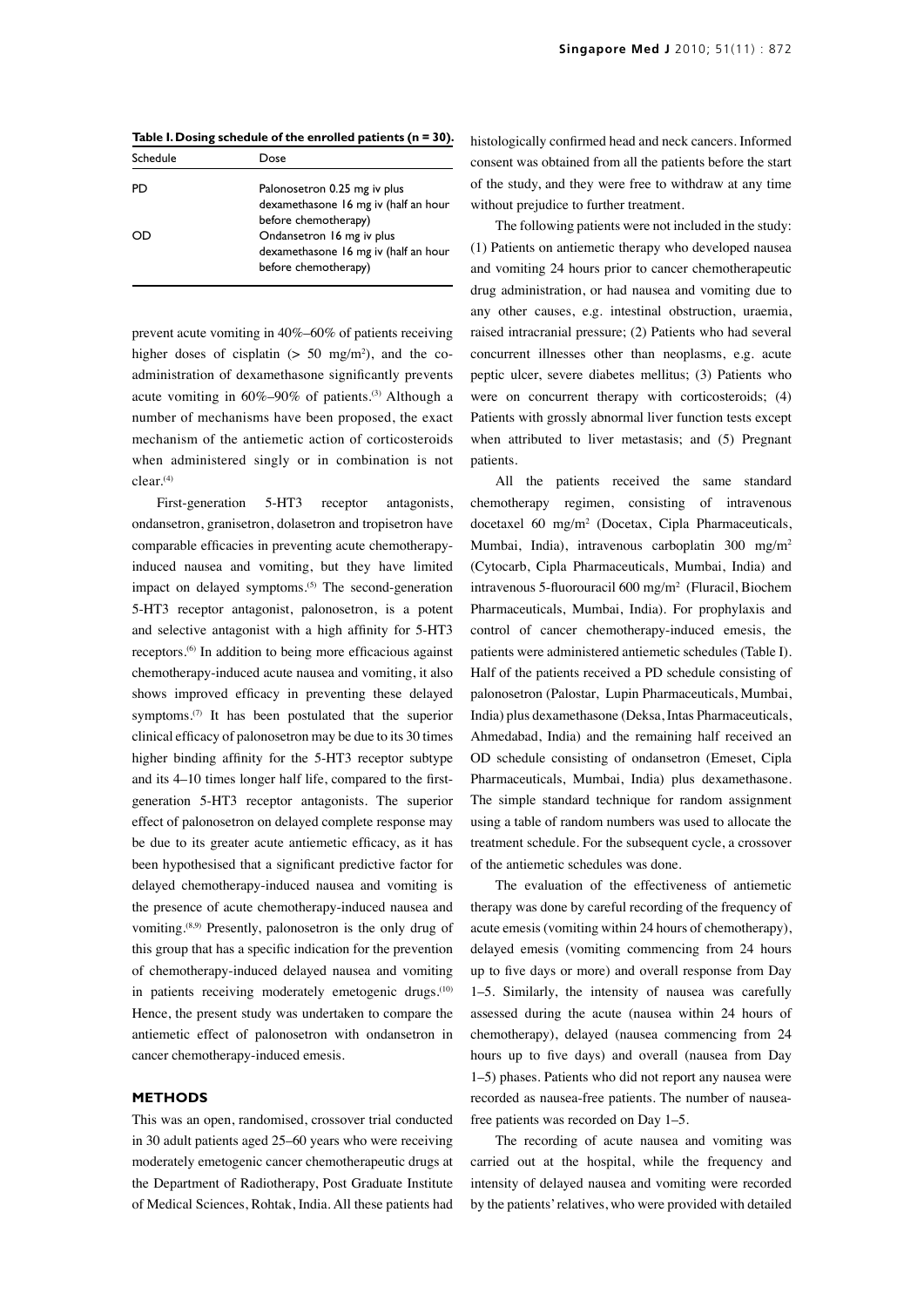|                                | No (%)              |                             |                            |  |
|--------------------------------|---------------------|-----------------------------|----------------------------|--|
|                                | Acute phase (Day 1) | Delayed phase (Day $2-5$ )* | Overall response (Day 1-5) |  |
| PD Schedule                    |                     |                             |                            |  |
| Complete Response <sup>a</sup> | 25(83.3)            | 23(76.7)                    | 20(66.7)                   |  |
| Major Response <sup>b</sup>    | (3.3)               | 1(3.3)                      | 2(6.7)                     |  |
| Minor Response <sup>c</sup>    | 2(6.7)              | 2(6.7)                      | 2(6.7)                     |  |
| Failure <sup>d</sup>           | 2(6.7)              | 4(13.3)                     | 6(20.0)                    |  |
| OD Schedule                    |                     |                             |                            |  |
| Complete Response <sup>a</sup> | 24(80.0)            | 20 (66.7)                   | 14(46.7)                   |  |
| Major Response <sup>b</sup>    | 2(6.7)              | 2(6.7)                      | 4(13.3)                    |  |
| Minor Response <sup>c</sup>    | 2(6.7)              | 3(10.0)                     | 5(16.7)                    |  |
| Failure <sup>d</sup>           | 2(6.7)              | 5(16.7)                     | 7(23.3)                    |  |

#### **Table II. Distribution of patients in different grades of antiemetic responses in two combination therapies (n = 30).**

\* Delayed response is taken depending upon the worst response from Day 2–5.

 $^{\rm a}$  no vomiting;  $^{\rm b}$  1–2 times;  $^{\rm c}$  3–5 times;  $^{\rm d}$  > 5 times of vomiting

PD: palonosetron plus dexamethasone; OD: ondansetron plus dexamethasone

**Table III. Distribution of patients in different grades of nausea control responses in the two combination therapies (n = 30).**

|                      | No (%)              |                             |                            |  |
|----------------------|---------------------|-----------------------------|----------------------------|--|
|                      | Acute phase (Day 1) | Delayed phase (Day $2-5$ )* | Overall response (Day 1-5) |  |
| PD Schedule          |                     |                             |                            |  |
| No nausea (0)        | 22(73.3)            | 19(63.3)                    | 16(53.3)                   |  |
| Mild nausea (+)      | 2(6.7)              | 4(13.3)                     | 4(13.3)                    |  |
| Moderate nausea (++) | 3(10.0)             | 5(16.7)                     | 5(16.7)                    |  |
| Severe nausea (+++)  | 3(10.0)             | 2(6.7)                      | 5(16.7)                    |  |
| OD Schedule          |                     |                             |                            |  |
| No nausea (0)        | 20(66.7)            | 17(56.7)                    | 11(36.7)                   |  |
| Mild nausea (+)      | 3(10.0)             | 4(13.3)                     | 5(16.7)                    |  |
| Moderate nausea (++) | 3(10.0)             | 5(16.7)                     | 6(20.0)                    |  |
| Severe nausea (+++)  | 4(13.3)             | 4(13.3)                     | 8(26.7)                    |  |

\* Delayed response is taken depending upon the worst response from Day 2–5.

PD: palonosetron plus dexamethasone; OD: ondansetron plus dexamethasone

explanation of the procedure. They were instructed to record the frequency of emesis on the protocols provided, which were then collected at the next hospital visit. To evaluate the intensity, the patients were instructed to place a finger at a point on the descriptive ordinal scale (DS), depending on the intensity of nausea felt by them.

The assessment of response was conducted according to the criteria of Jones et al.<sup>(11)</sup> The control of vomiting was graded as complete response: no emetic episode; major response: one or two emetic episodes; minor response: 3–5 emetic episodes; and failure: > 5 emetic episodes. The intensity of nausea was evaluated on a four-point  $DS<sub>1</sub>(12)$ with no nausea at one end and severe nausea (+++) at the other end. The criteria adopted for control of nausea were: no nausea (0); mild nausea (+); moderate nausea (++); and severe nausea (+++). The patients were categorised

according to the intensity of nausea and frequency of vomiting experienced, and the results were analysed by applying the chi-square test.

## **RESULTS**

The different grades of antiemetic responses obtained in the PD and OD schedules are described below. Complete response in the acute phase was observed in 25/30 (83.3%) patients on the PD schedule and in 24/30 (80.0%) patients on the OD schedule. In the delayed phase, complete response was observed in 23/30 (76.7%) patients in the PD schedule vs. 20/30 (66.7%) in the OD schedule. The overall rate of complete response for emesis was slightly better in the PD schedule group, at 66.7% (20/30) as compared to 46.7% (14/30) in the OD schedule group. The failure rate in the acute phase was similar in the PD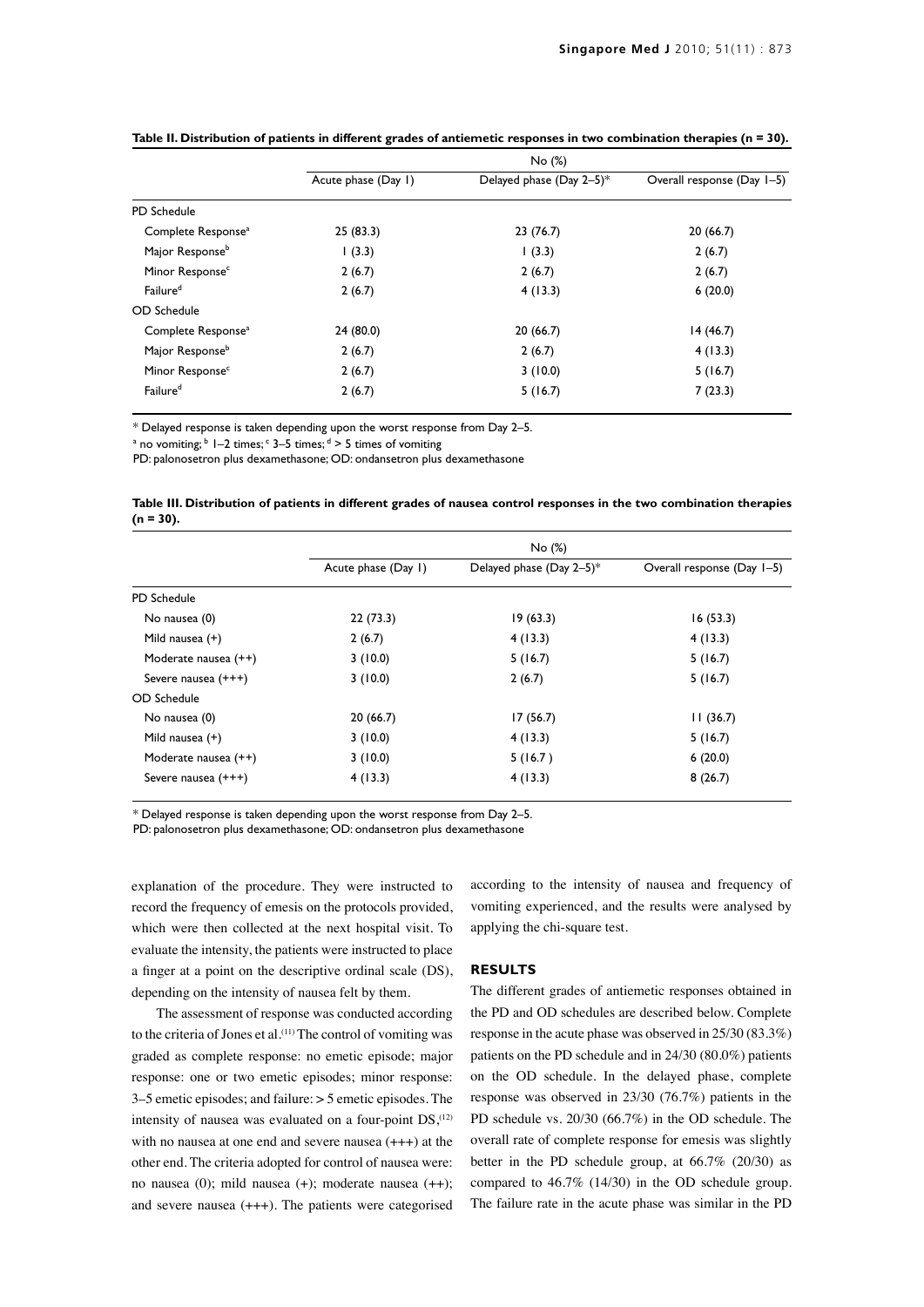

**Fig. 1** Graph shows the percentage of complete response rate of emesis following treatment with palonosetron plus dexamethasone (PD) vs. ondansetron plus dexamethasone (OD).

and OD schedule groups, i.e. at 6.7% (2/30).

In the delayed phase, 4/30 (13.3%) patients receiving the PD schedule experienced failure of emesis control vs. 5/30 (16.7%) patients who were receiving the OD schedule. Overall, the failure rate of emesis control was slightly lower in the PD schedule group, at 20.0% (6/30) compared to 23.3% (7/30) in the OD schedule group, as shown in Table II and Fig. 1. Thus, the overall control of vomiting in the PD schedule group was better than that in the OD schedule group, but this difference was not found to be statistically significant.

In terms of nausea control, complete response in the acute phase was observed in 22/30 (73.3%) patients on the PD schedule and in 20/30 (66.7%) patients on the OD schedule. In the delayed phase, complete response was observed in 19/30 (63.3%) patients on the PD schedule vs. 17/30 (56.7%) on the OD schedule. The overall complete response in the PD schedule group was much better, at 16/30 (53.3%) as opposed to 11/30 (36.7%) in the OD schedule group.

Failure rate in the acute phase was 3/30 (10.0%) in the PD schedule group and 4/30 (13.3%) in the OD schedule group, while in the delayed phase, the failure rate was 2/30 (6.7%) and 4/30 (13.3%) in the PD and OD schedule groups, respectively. Overall, the failure rate of nausea control was lower in the PD schedule group, at 16.7%  $(5/30)$ , as opposed to  $26.7\%$   $(8/30)$  in the OD schedule group. The number of nausea-free patients was greater in the PD schedule group as compared to the OD schedule group in the acute (73.3% vs. 66.7%), delayed (63.3% vs. 56.7%) and overall (53.3% vs. 36.7%) phases, as shown in Table III and Fig. 2. The distribution of nausea-free patients according to days is shown in Fig. 3. Thus, the overall control of nausea was better in the PD schedule group than in the OD schedule group, but this difference was not found to be statistically significant.



**Fig. 2** Graph shows the percentage of nausea-free patients in the acute, delayed and overall phases following treatment with palonosetron plus dexamethasone (PD) vs. ondansetron plus dexamethasone (OD).



**Fig. 3** Graph shows the percentage of nausea-free patients following treatment with palonosetron plus dexamethasone (PD) vs. ondansetron plus dexamethasone (OD).

## **DISCUSSION**

This study was conducted in head and neck cancer patients in order to compare the antiemetic efficacy of ondansetron and palonosetron following a moderately emetogenic cancer chemotherapy. The stimulation of serotonin released from enterochromaffin cells of the gastrointestinal mucosa by chemotherapeutic drugs triggers emesis through the stimulation of the chemoreceptor trigger zone and the vomiting centre in the central nervous system, $(13)$ and 5-HT3 receptor antagonists act as antiemetic agents by their central as well as peripheral action.<sup>(14)</sup> Highdose glucocorticoids when combined with 5-HT3 receptor antagonists have been found to improve the control of cancer chemotherapy-induced emesis.<sup>(15)</sup> The mechanism of dexamethasone antiemetic activity is not fully understood, but may involve the ability of steroids to reduce prostanoid synthesis by inhibiting arachidonic acid release, as it has long been known that emesis can be evoked by certain prostaglandins.<sup>(16,17)</sup>